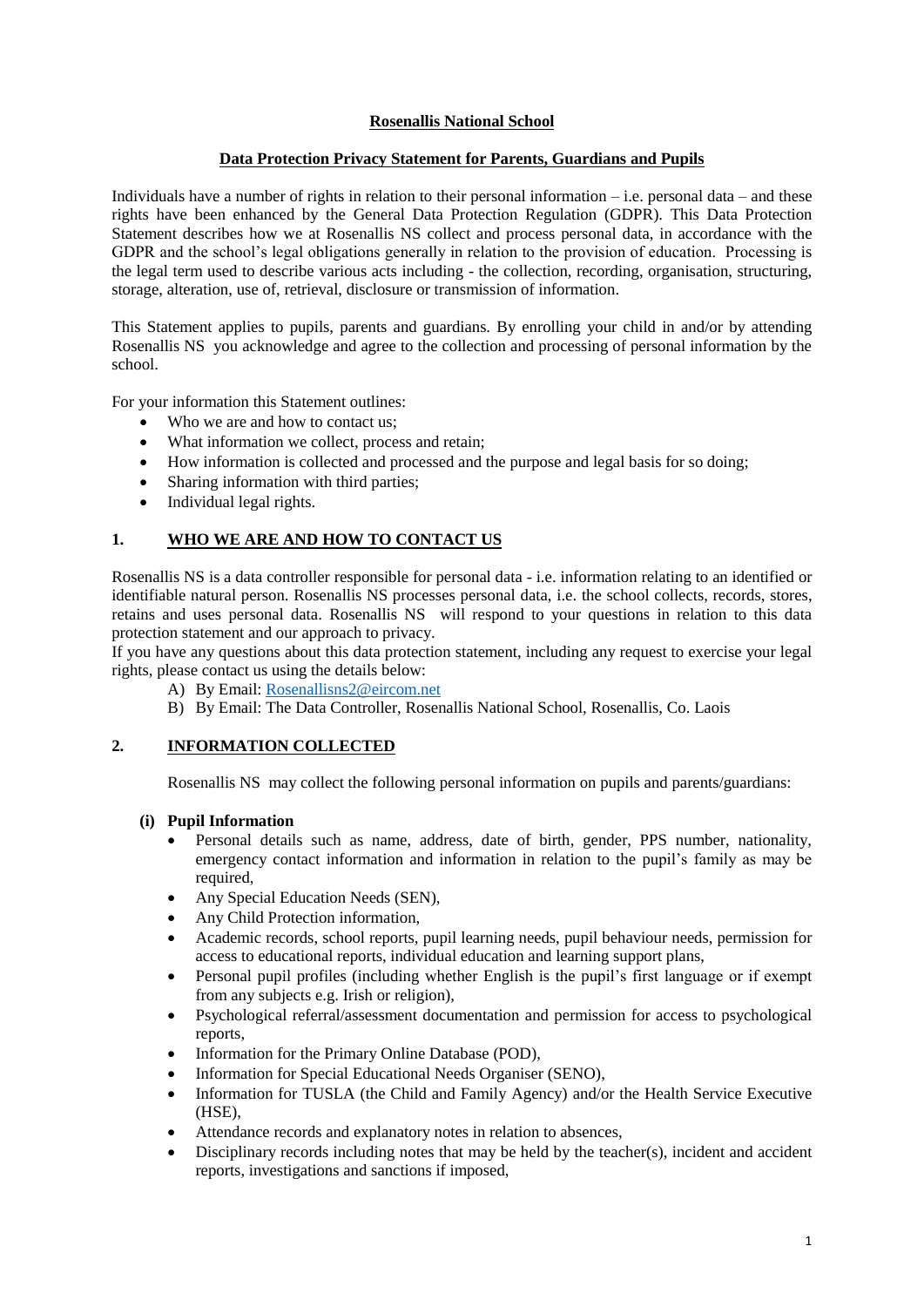- Permission notes in respect of school activities e.g. school tours/trips and outings, extracurricular activities, (including Curricular, RSE/Stay Safe Programme(s)),
- Photographs and recorded images of pupil(s) (including at school events),
- School Transport information,
- CCTV footage and other information obtained through electronic means,

## **(ii) Sensitive Personal Information – Pupils**

Rosenallis NS may collect and process the following special categories of more sensitive personal information such as:

- Information about pupil's health, medical certificates, medical needs, allergies and consent for administration of medicine,
- Religious belief and confirmation of engagement or not in Religious Sacraments,
- Membership of the Traveller Community,
- Racial or Ethnic origin.

## **(iii) Parent / Guardian Information**

Rosenallis NS may collect and process the following personal information from parents/guardians such as:

- Contact details of parent / guardian e.g. name, address, email address, telephone number(s)
- Information regarding legal orders in respect of any family law disputes in respect of guardianship, custody or access,
- Occupation and nationality,
- Number of children, position of pupil(s) in family,
- Consent in respect of medical/other emergencies,
- Consent in respect of school activities e.g. school tours/trips and outings, extra-curricular activities,
- Consent to publish photographs and schoolwork of pupils on school website / print media etc,
- Records, correspondence or notes arising from interaction with Parents / Guardians,

## **3. PURPOSE & LEGAL BASIS FOR COLLECTING & PROCESSING INFORMATION**

Rosenallis NS collects and processes personal information (as listed above) about pupils and parents / guardians for a variety of purposes and relies on a number of legal grounds to do so.Rosenallis NS requires this information to perform our duties and responsibilities and to comply with our legal and statutory obligations. In addition, Rosenallis NS requires this personal information to pursue the legitimate interests of the school and our dealings with relevant third parties (see below). The legitimate interests upon which we rely is the effective operation and management of Rosenallis NS and managing the education and welfare needs of our pupils. Rosenallis NS processes personal data on the basis of the following lawful purposes:

## **a) Legal Obligation**

Rosenallis NS collects and process personal information to comply with our legal and statutory obligations, including, but not limited to those under the Education Act 1998 (as Amended), the Education (Welfare) Act 2000, the Education for Persons with Special Needs (EPSEN) Act 2004, the Health Act 1947, the Children First Act 2015, the Child Protection Procedures for Primary and Post-Primary Schools 2017, the Teaching Council Acts 2001-2015 and Safety Health and Welfare at Work legislation

## **b) Legitimate Interests**

Rosenallis NS may also process personal information to:

 Enable Pupils to develop to their full potential and meet the educational, social, physical and emotional requirements of the pupil,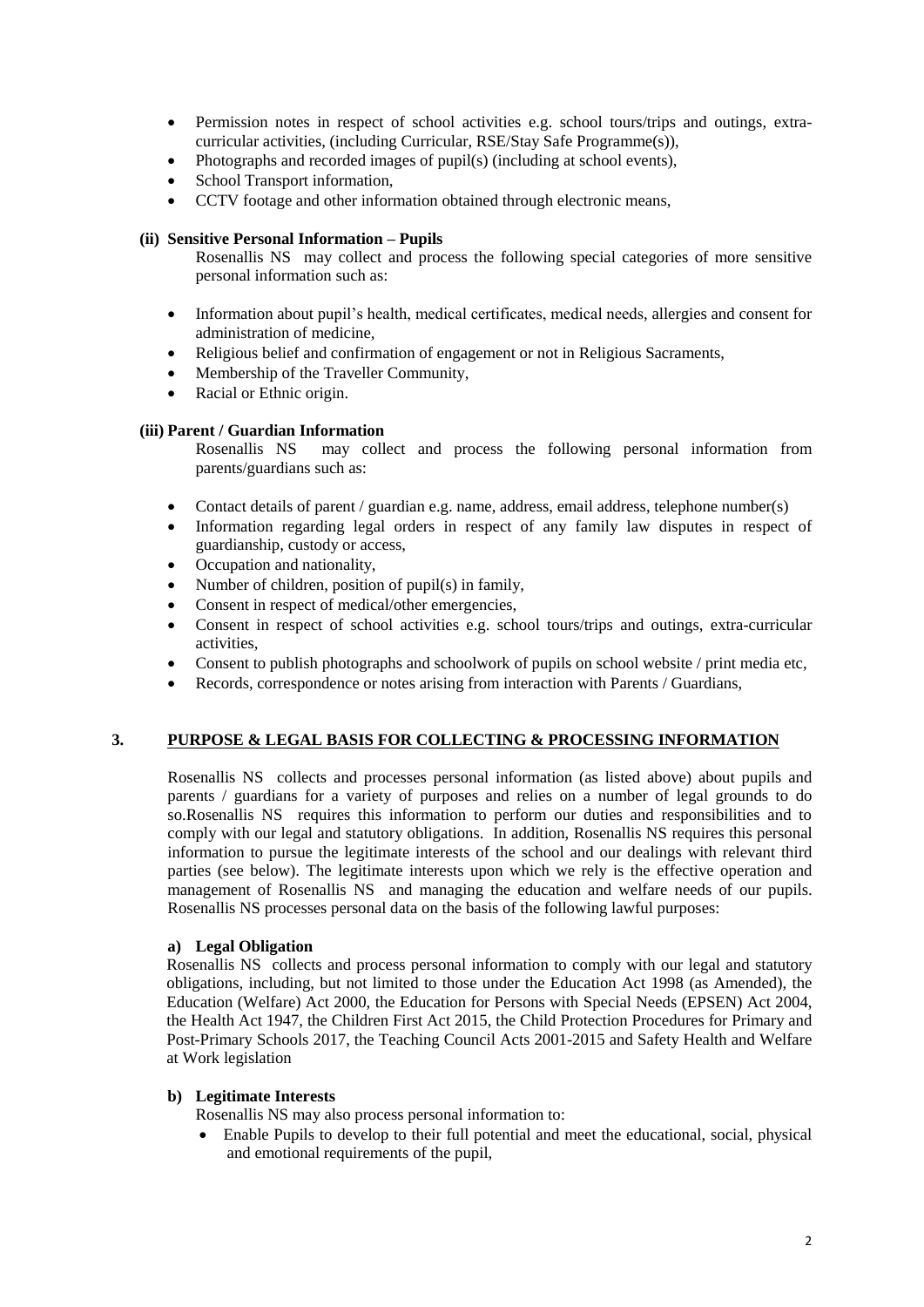- Enable Parents and Guardians to be contacted in the case of emergency, school closures and to inform Parents and Guardians of their child's educational progress,
- Secure and benefit from the support and services of relevant third parties.

#### **c) Consent**

Rosenalllis NS sometimes process some of pupils' personal information with consent e.g. photograph which may be displayed on the school's website or on social media platforms or in the print media. Please note that consent can be withdrawn at any time by contacting the school.

## **4. HOW PERSONAL INFORMATION IS COLLECTED**

#### **(i) Pupils**

Rosenallis NS collect personal information about pupils through the enrolment process and/or through expressions of interest in relation to enrolment. Additional information is collected from third parties, including former schools and through school activities and general interaction(s) during the course of the pupil's time at Rosenallis NS

#### **(ii) Parents and Guardians**

Rosenallis NS collect personal information about parents and guardians through the enrolment process or expressions of interest for enrolment. We collect additional personal information through general interaction during the course of the pupil's time at Rosenallis NS

# **5. INFORMATION AND THIRD PARTIES**

Rosenallis NS may receive from, share and/or transfer information to a range of third parties such as the following:

- *The Department of Education and Skills*
- *TUSLA / the Child and Family Agency*
- *The National Council for Special Education*
- *National Educational Psychological Service (NEPS)*
- *Department of Social Protection and/or other state benefit providers*
- *An Garda Síochána*
- *School Insurance Provider*
- *Third Party Service Providers*: We may share personal information with third party service providers that perform services and functions at our direction and on our behalf such as our accountants, IT service providers including, printers, lawyers and other advisors, and providers of security and administrative services, including data processing / cloud storage service providers e.g. Aladdin

## **6. DATA RETENTION**

We will only retain personal information for as long as it is necessary to fulfil the purposes the information was collected for, including any legal, accounting or reporting requirements. (Appendix 1 attached.)

## **7. TRANSFER OF PERSONAL INFORMATION OUTSIDE THE EUROPEAN UNION**

Rosenallis NS may transfer the personal information we collect to countries outside the EU. Where there is no adequacy decision by the European Commission in respect of any such country that means that that country is deemed not to provide an adequate level of protection for your data. However, to ensure personal information does receive an adequate level of protection we will in such circumstances put in place appropriate measures such as the use of model contractual clauses as approved by the European Commission to ensure personal information is treated by those third parties in ways that are consistent with respect to EU and Irish Laws on Data Protection.